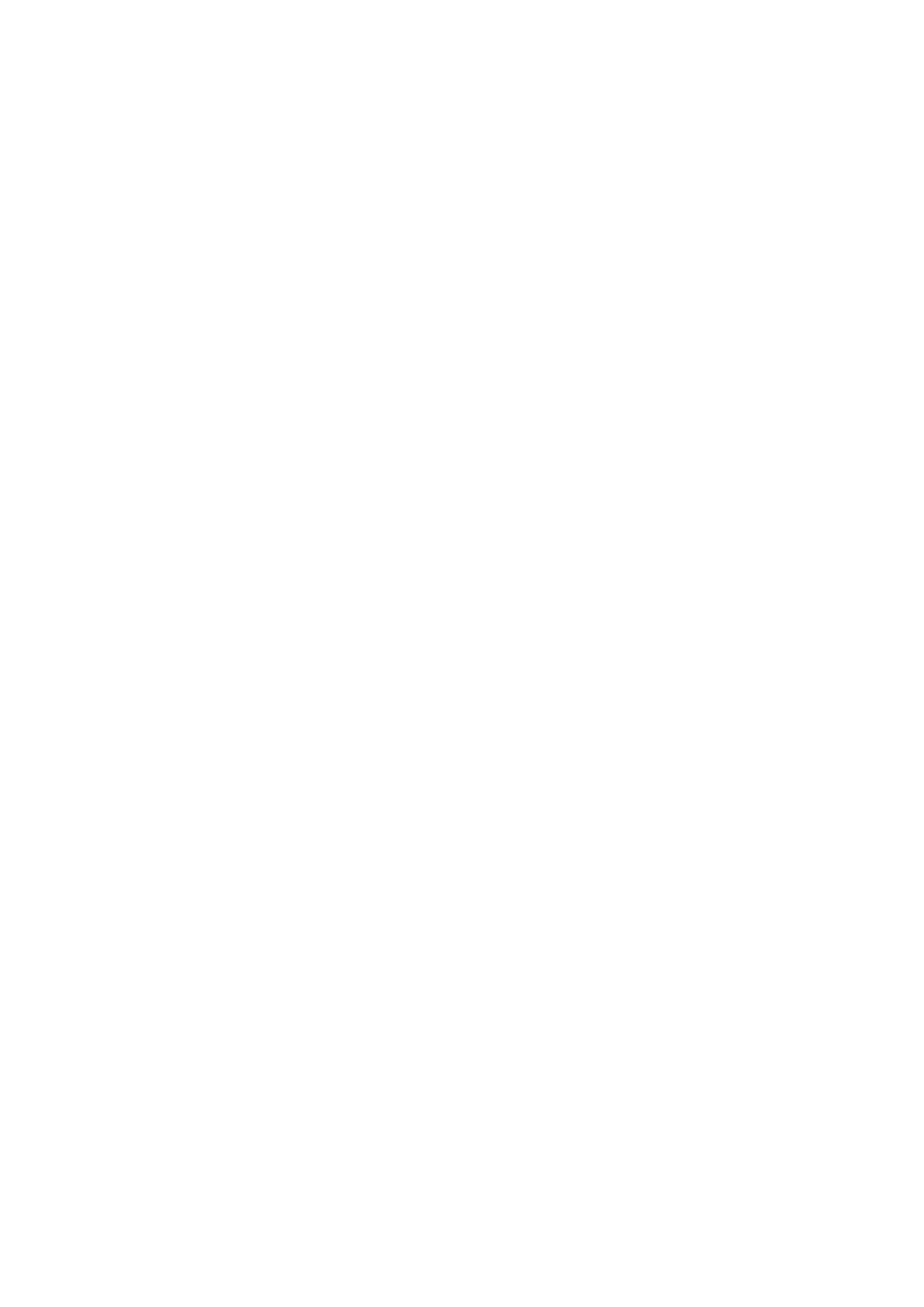# Crime and problem behaviours among year-nine youth in Sweden

Results from the Swedish School Survey on Crime 1995–2008

A summary of report 2010:6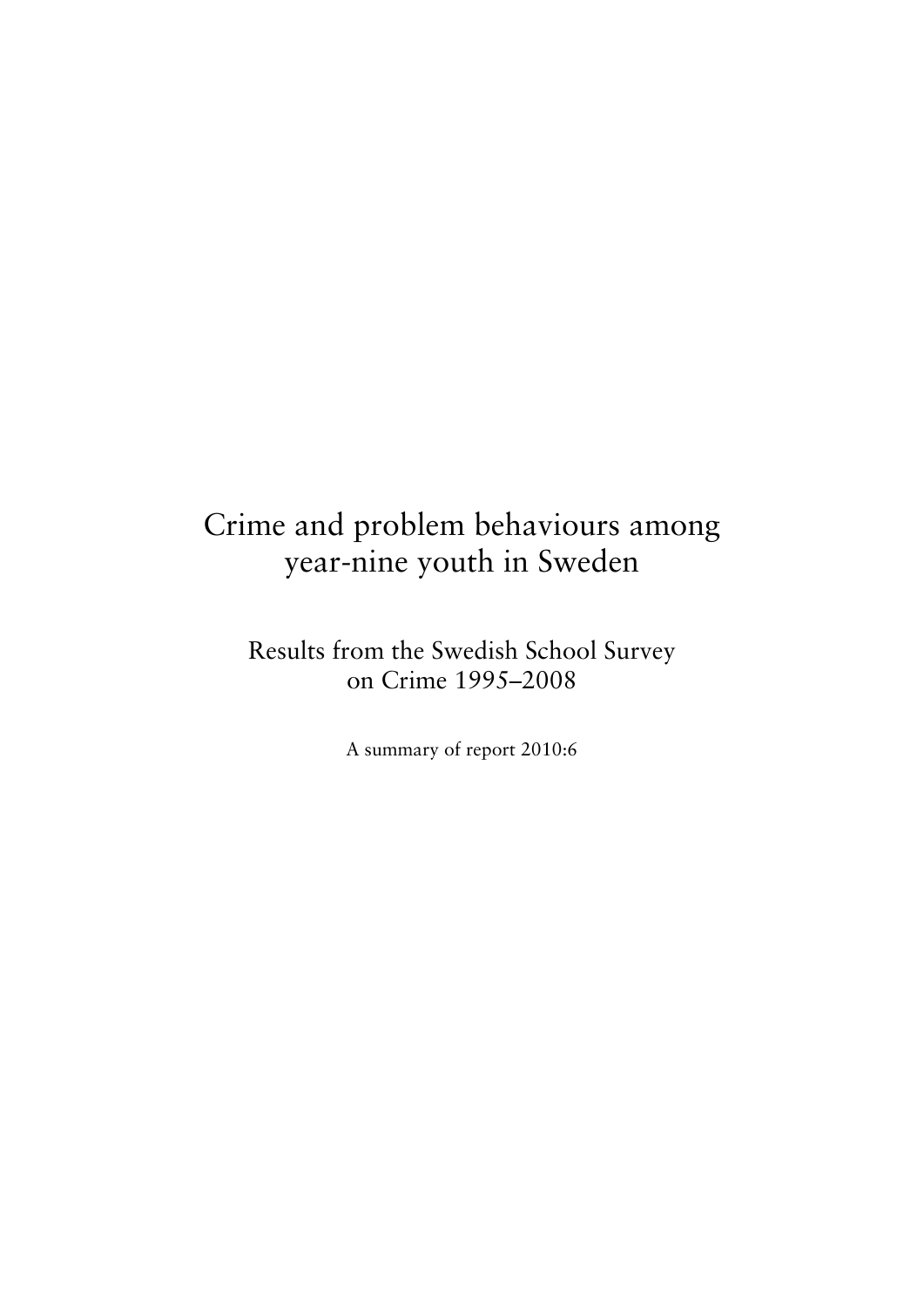#### **Brå – a centre of knowledge on crime and measures to combat crime**

The Swedish National Council for Crime Prevention (Brottsförebyggande rådet – Brå) works to reduce crime and improve levels of safety in siciety by producing data and disseminating knowledge on crime and crime prevention work and the justice system's responses to crime.

© Brottsförebyggande rådet 2010

This report is a summary of the Swedish report *Brott bland ungdomar i årskurs nio. Resultat från Skolundersökningen om brott åren 1995*–2008, 2010:6 which can be ordered from Fritzes Kundservice, 106 47 Stockholm. Phone +46 (0)8-690 91 90, fax +46 (0)8-690 91 91, e-mail order.fritzes@nj.se

This English report can be downloaded from www.bra.se

Author: Jonas Ring

Production: Swedish National Council for Crime Prevention, Information and Publications, Box 1386, SE-111 93 Stockholm, Sweden +46 (0)8–401 87 00, fax +46 (0)8–411 90 75, e-mail info@bra.se, www.bra.se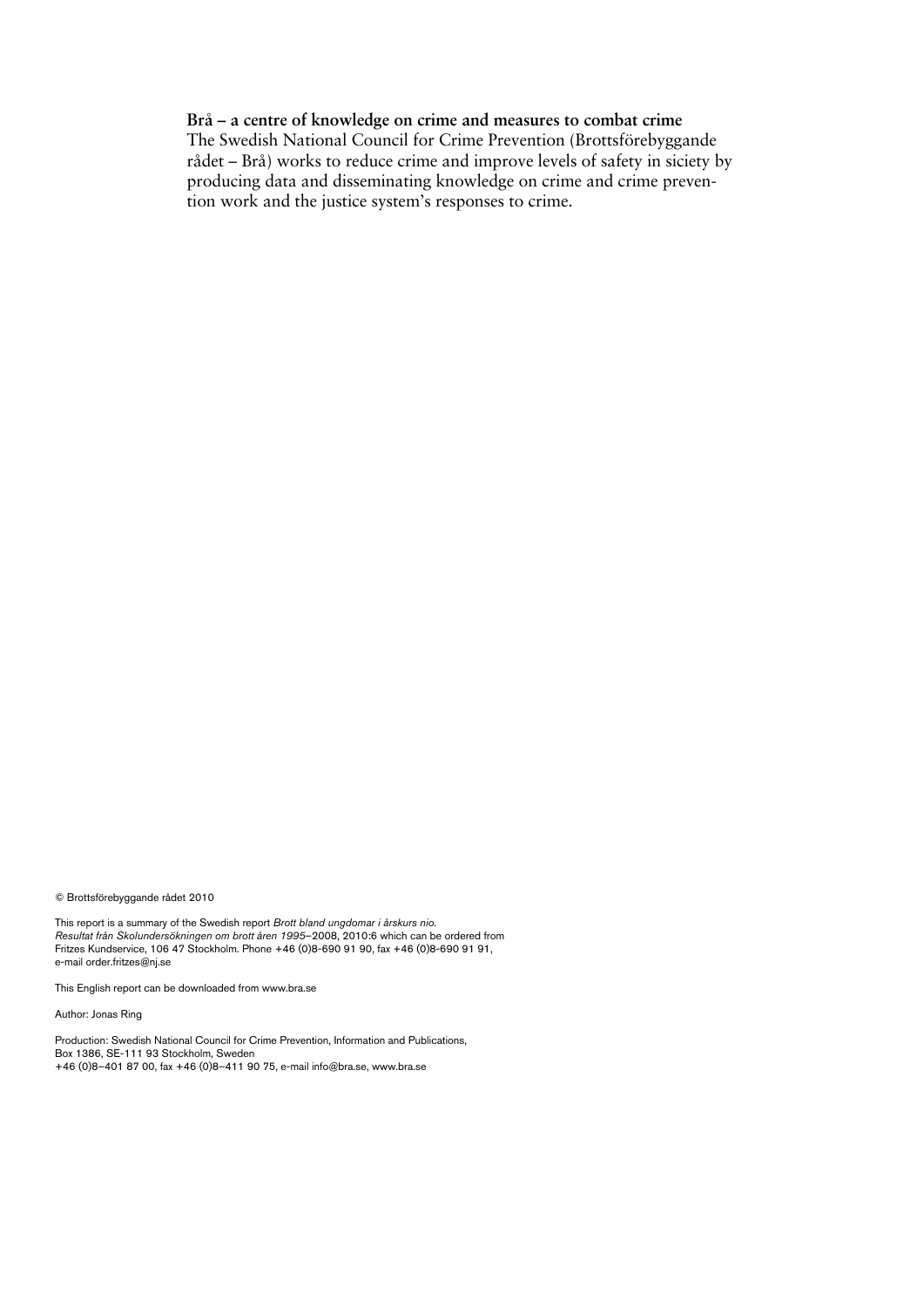# Contents

| Differences between males and females in levels of participation |  |
|------------------------------------------------------------------|--|
|                                                                  |  |
|                                                                  |  |
|                                                                  |  |
|                                                                  |  |
|                                                                  |  |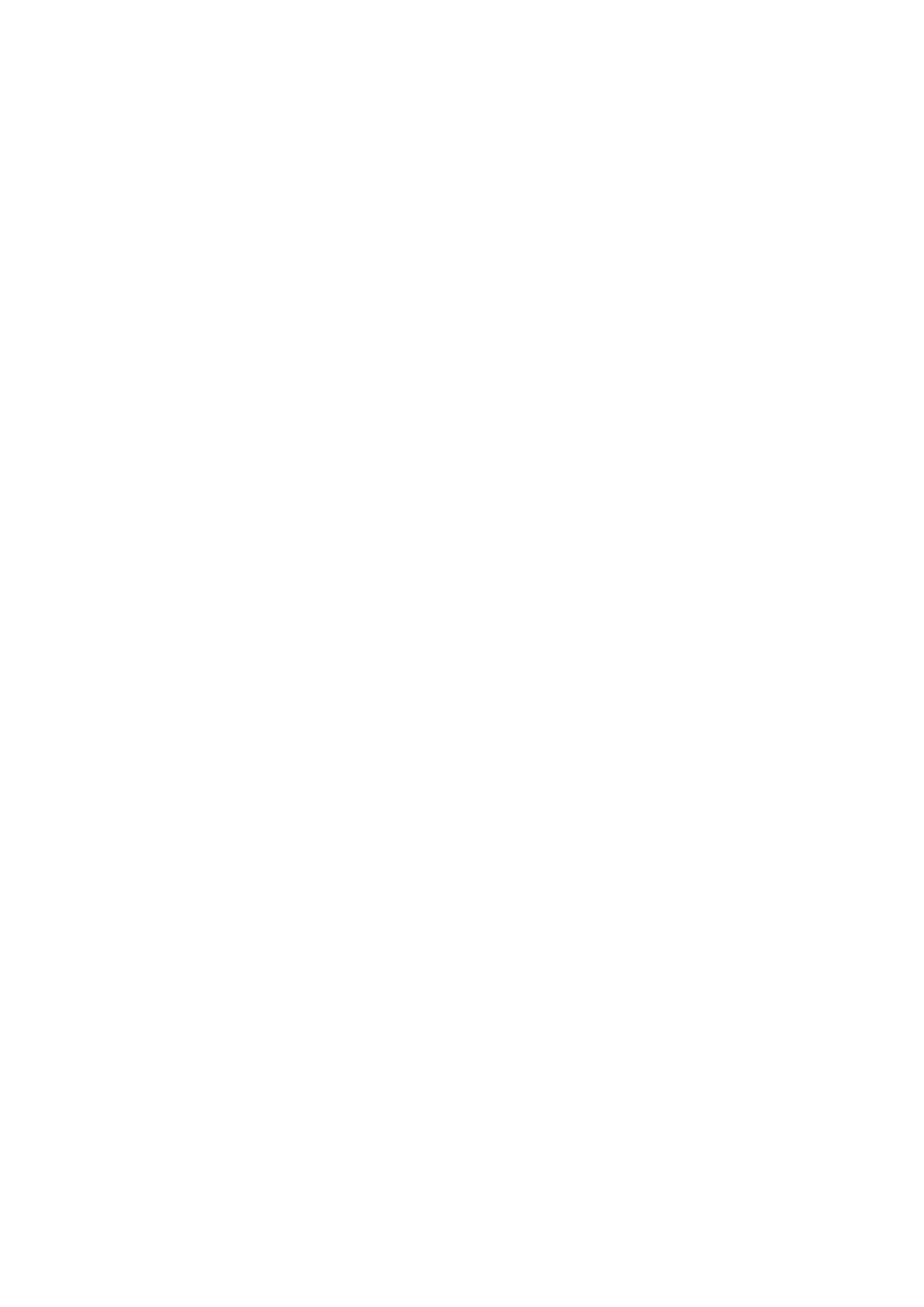This study is based on self-report surveys of theft, violence and other problem behaviours (such as truancy and drug use) among school students in year nine (aged fifteen). The surveys were conducted every second year between 1995 and 2005, and the periodicity of the survey was then shifted to every third year. The most recent survey was conducted in 2008. The studies provide a basis for studying the prevalence of participation in crime and problem behaviours during the period 1995–2008.

The objectives of the study are:

-

- to describe the prevalence of crime and other problem behaviours among males and females in year nine to describe trends over time in the proportions of students who report participation in crime and other problem behaviours on the basis of comparisons of the data collected in all seven waves of the survey
- to illustrate the students' exposure to theft and acts of violence.

On the basis of these objectives, the study can contribute with knowledge on the nature and structure of crime among young people.

 Between 5,300 and 8,200 students have completed the questionnaire during the various waves of the survey. The external non-response is for the most part comprised of students who were absent from school. Calculated on the basis of the number of students in the participating classes, the level of external non-response has ranged between five percent (1995) and nineteen percent  $(2008).$ <sup>1</sup>

## Differences between males and females in levels of participation in crime

The results from the surveys show that it is relatively common for youths to have committed some type of theft, such as a shoplifting offence, or a theft from school or from their own home, on at least one occasion. Approximately 50 percent of the youths in the most recent wave of the survey report having committed some form of theft-related act during the twelve months prior to the survey. Similarly, problem behaviours such as alcohol consumption, faredodging and truancy are also relatively common. Approximately half of the youths in the most recent survey report having consumed alcohol to the point of feeling intoxicated, and forty percent report having engaged in fare-dodging and having played truant respectively. More serious theft offences and acts involving serious violence against the person are more rare, as is having tried drugs. In total, levels of involvement in violence against the person and drug taking respectively lie at around ten percent.

 According to their self-reports, males commit offences more often than females. The difference in the proportions of males and females who report some level of offending is small however for the more prevalent offence types and problem behaviours. Twenty-six percent of the males and 22 percent of the females report having engaged in shoplifting. The difference between the sexes becomes more marked the more serious or uncommon the type of behaviour in question. Drug use, which is relatively evenly distributed among males and females, constitutes an exception to this general rule. As regards alcohol use, a somewhat larger proportion of girls than boys report having drunk to the point of feeling intoxicated (57 percent as compared with 49 percent). A somewhat larger portion of girls than boys have truanted (43 percent as compared with 36 percent).

<sup>&</sup>lt;sup>1</sup>The level of external non-response has been higher in the surveys conducted since the turn of the new millennium than that recorded in the first wave of the survey. These differences in the level of external non-response mean that a degree of caution should be exercised when looking at comparisons of the findings from different waves of the survey, since the non-response may have a slight impact on the results. An analysis has indicated however that the central tendencies noted in the material would be much the same if all members of the sample had completed the questionnaire.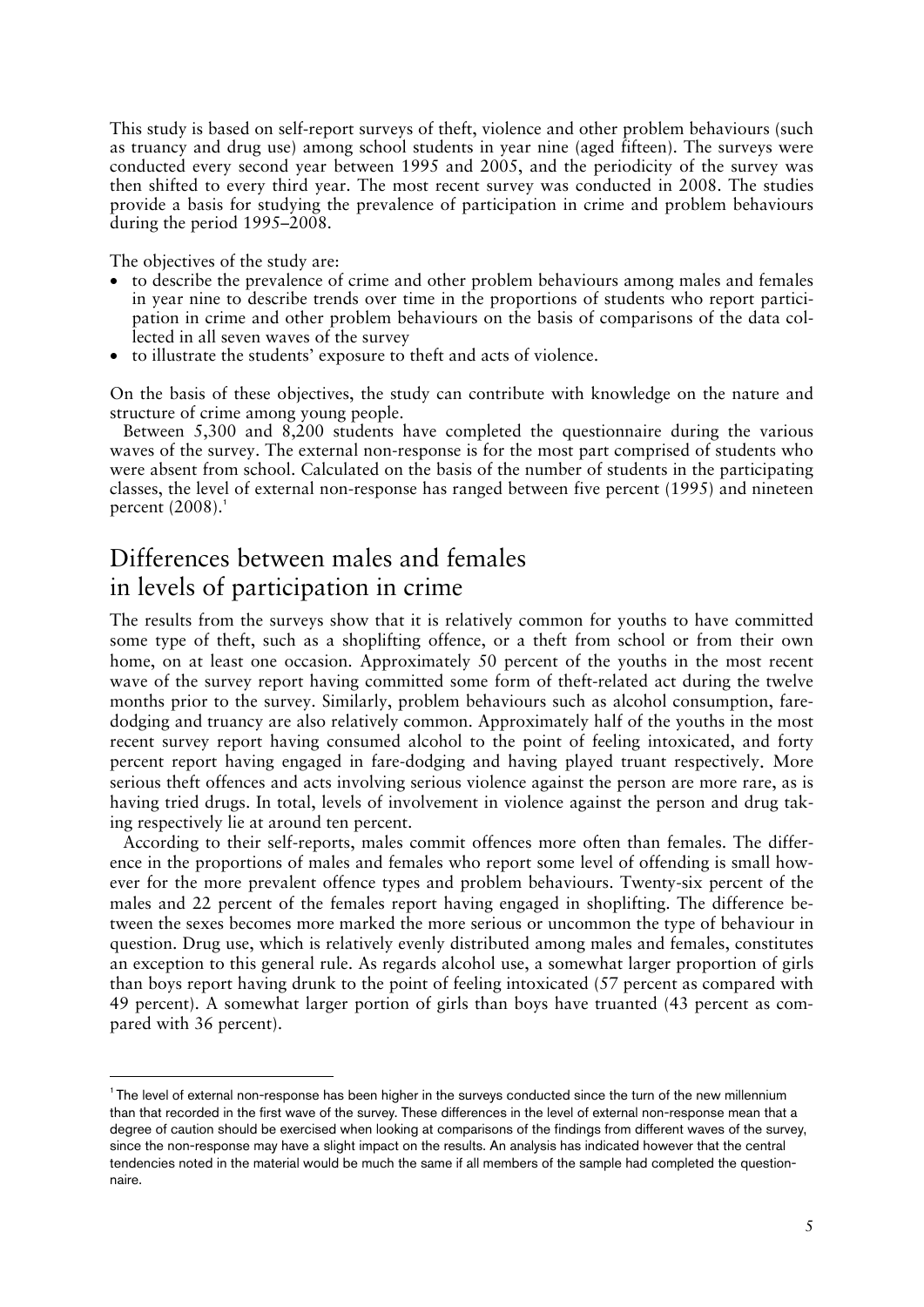A comparison of the prevalence of involvement in various types of offending (having engaged in the behaviour in question on at least one occasion over the previous twelve months) among male and female respondents in 2008, based on the summary categories of theft-related acts, vandalism, violence against the person and drugs shows that:

- 58 percent of the males have committed some form of theft offence, as compared with 50 percent of the females
- 38 percent of the males have committed some form of vandalism offence, as compared with 27 percent of the females
- 13 percent of the males have committed an act involving violence against the person, as compared with 5 percent of the females
- 8 percent of the males have used or sold drugs at some point, as compared with 7 percent of the females.

On the whole, it does not appear to be unusual for youths to occasionally commit an offence of some kind, but few of them have committed a large number of offences. It has been estimated that approximately ten percent of young people are together responsible for around two thirds of youth crime. Generally speaking, those who have committed offences involving violence and drugs have also committed acts of theft and vandalism.

## Trends since 1995

The results of the study indicate that in total, involvement in crime among youths in year nine declined between 1995 and the first years of the new millennium. While this is the case at the national level, it should be noted that there may be differences in trends at the regional level<sup>2</sup>. The decline in levels of involvement in crime was greater among the males than among the females. The decline in the proportion of youths reporting involvement in various types of theft and vandalism offences was greatest towards the beginning of the period examined and this proportion then became more stable. The decline in the prevalence of involvement in theft offending during the period 1995–2003 is primarily related to declines in the proportions of students who reported having committed shoplifting offences or thefts from school. The decline since the first wave of the survey in the summary category relating to vandalism offences is due to fewer youths reporting that they had engaged in vandalism (damaged things on purpose) or written graffiti. The changes noted during the later part of the period covered by the survey are small, and the proportion who report having painted graffiti murals has remained constant. Approximately forty percent report having engaged in fare-dodging, a result that has been found repeatedly throughout the period covered by the survey. The proportion who have committed an act involving violence against the person has fluctuated a little around a figure of one in ten. With regard to drug-related offences, the results suggest neither substantial increases nor decreases over time. Between 2005 and 2008, no marked changes have occurred in relation to the majority of the different criminal acts included in the survey. A tendency towards an increase can be noted in relation to certain types of offences. The proportions who report having participated in shoplifting, or thefts from school or from their own homes were a couple of percentage points higher in the 2008 wave of the survey by comparison with those from the previous wave (2005).

 The proportion of youths who report not having committed any of the offences included in the questionnaire has grown somewhat over the period covered by the survey, which is in line with other results indicating that the youths' levels of tolerance towards truancy, drinking to the point of intoxication and shoplifting appear to have declined during this the period. If the focus is directed at the other end of the spectrum – at the proportion of students who report committing large numbers of offences – the size of this group has diminished over the period

-

 $2$  For a description of trends in self-reported crime and delinquency in the Swedish counties, see Brå-report 2007:30.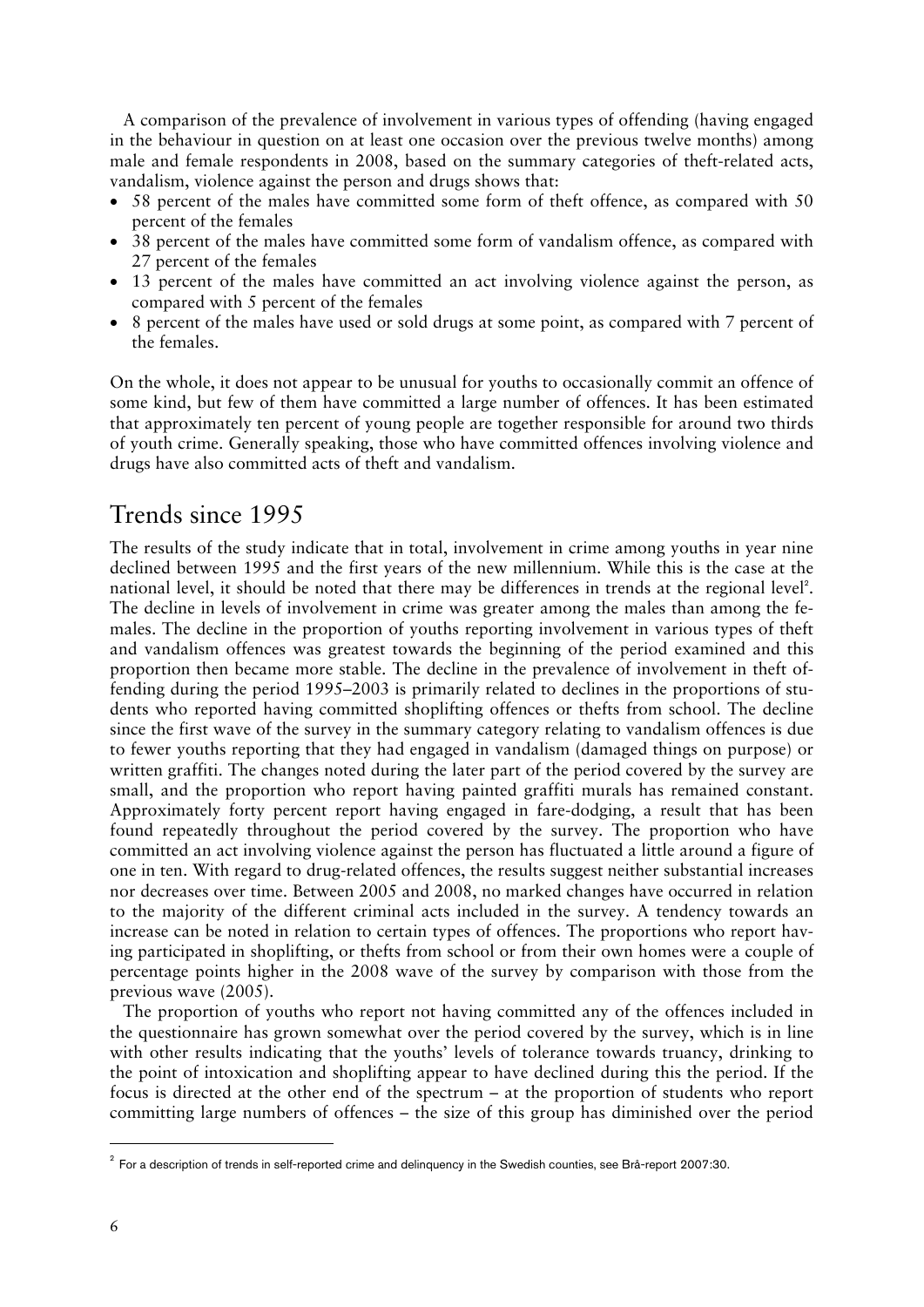covered by the surveys. This tendency towards a decline in the size of the proportion of youths reporting high levels of involvement in crime appears to be quite general, irrespective of the socio-demographic category to which youths belong as measured in terms of their parents' social class, Swedish or non-Swedish background and whether or not their parents are still living together. The changes noted during the more recent waves of the survey are small however.

 The report concludes with a comparison of the results with findings from youth self-report studies conducted in Finland and Denmark, which have noted similar trends in relation to the proportion of young people who commit offences (Salmi 2009, Balvig 2006). A range of possible interpretations and explanations of these trends is also discussed.

### Social relations, attitudes and crime

Analyses of the data collected in the 2008 wave of the survey show that involvement in crime is correlated with a range of factors. The results indicate that those youths who report substantial levels of involvement in crime typically have a lifestyle which involves often going out in the evenings and spending a lot of time with friends. As a rule the social relations of these youths include spending time with other offenders. Drinking to the point of intoxication and truancy also often constitute part of the picture. Levels of interest in school and of school achievement are as a rule less prominent within this group than they are among youths as a whole. The youths' relations with their parents appear more often than the average to be relatively poor, and their parents appear to know little about their activities or about which friends they spend time with. Permissive attitudes towards crime are significantly more common among the members of this group than they are among other youths, a factor which manifests itself in that different variables related to attitudes towards crime, in addition to the level of criminality among the youths' friends, are those which present the strongest correlations with high levels of involvement in crime. On the whole, the picture that emerges from the results regarding what tends to characterise youths who commit large numbers of offences can be said to be in line with the findings from previous research in this area.

 Risk factors that are correlated with the level of offending are also correlated with a scale that examines how the youths believe they would act if they found themselves in various situations which provided an opportunity to commit certain types of theft offence.

### Exposure to theft, violence and threats

The proportion of youths who report having been exposed to serious violence (requiring them to visit a nurse, doctor or dentist) at some point during the twelve month period prior to the survey has remained stable at around six percent in each wave of the survey. The level of exposure to theft is five times as high, and has lain at around 30 percent during the period covered by the surveys. Since 1999, the proportion exposed to less serious violence has lain at between 22 and 24 percent. Sex differences in victimisation are most marked in relation to exposure to physical violence, which appears to be somewhat more common among the males.

The 2008 wave of the survey shows that:

- 17 percent of the males have been exposed to bicycle theft, as compared with 14 percent of the females
- 3 percent of the males have had a wallet/purse stolen, as have 3 percent of the females
- 19 percent of the males have been exposed to some other form of theft as have 19 percent of the females
- 11 percent of the males have been threatened in a way that led them to feel frightened, as compared with 14 percent of the females
- 8 percent of the males have been exposed to serious violence, as compared with 5 percent of the females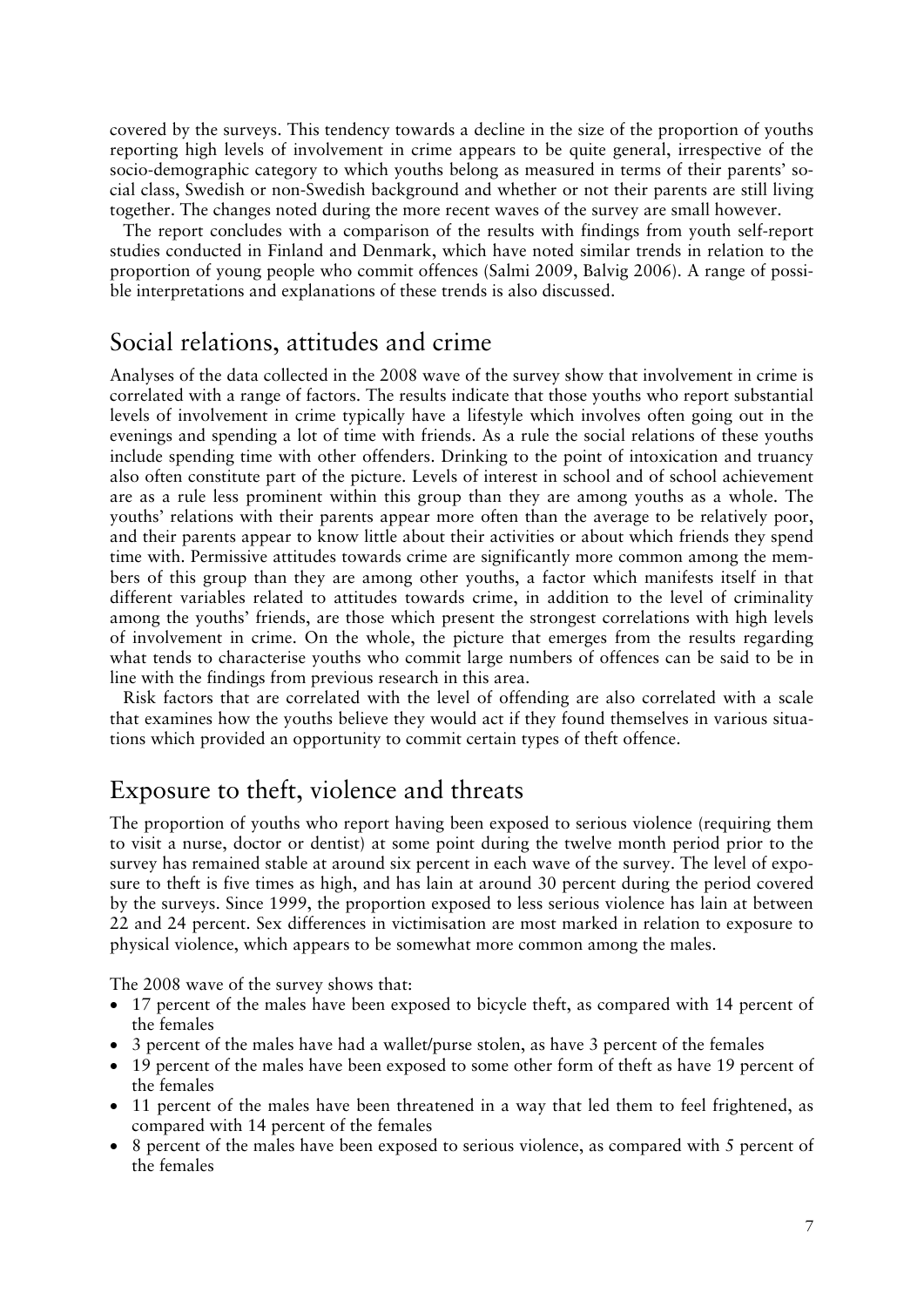• 27 percent of the males have been exposed to less serious violence, as compared with 21 percent of the females.

The proportion of youths who report that they have often been bullied has lain at around three percent throughout the period covered by the surveys. It is considerably more common for boys to engage in bullying than it is for girls to do so. The proportions who report never having bullied others and never having been bullied themselves increased somewhat during the first part of the survey period, until 1999, and then remained relatively stable in subsequent waves of the survey. The proportions of students who report having bullied others more often, or more often having been bullied themselves have been stable.

 Finally, the results from the latest wave of the survey indicate that the more often youths are exposed to crime, the more common it is for them to have taken various measures as a result of feelings of fear or worry. The most common measures, of those included in the survey instrument, that the youths report having taken are having avoided certain individuals or places, while it appears to be less common for youths to have stayed away from school or for them to have needed to change their mobile phone numbers.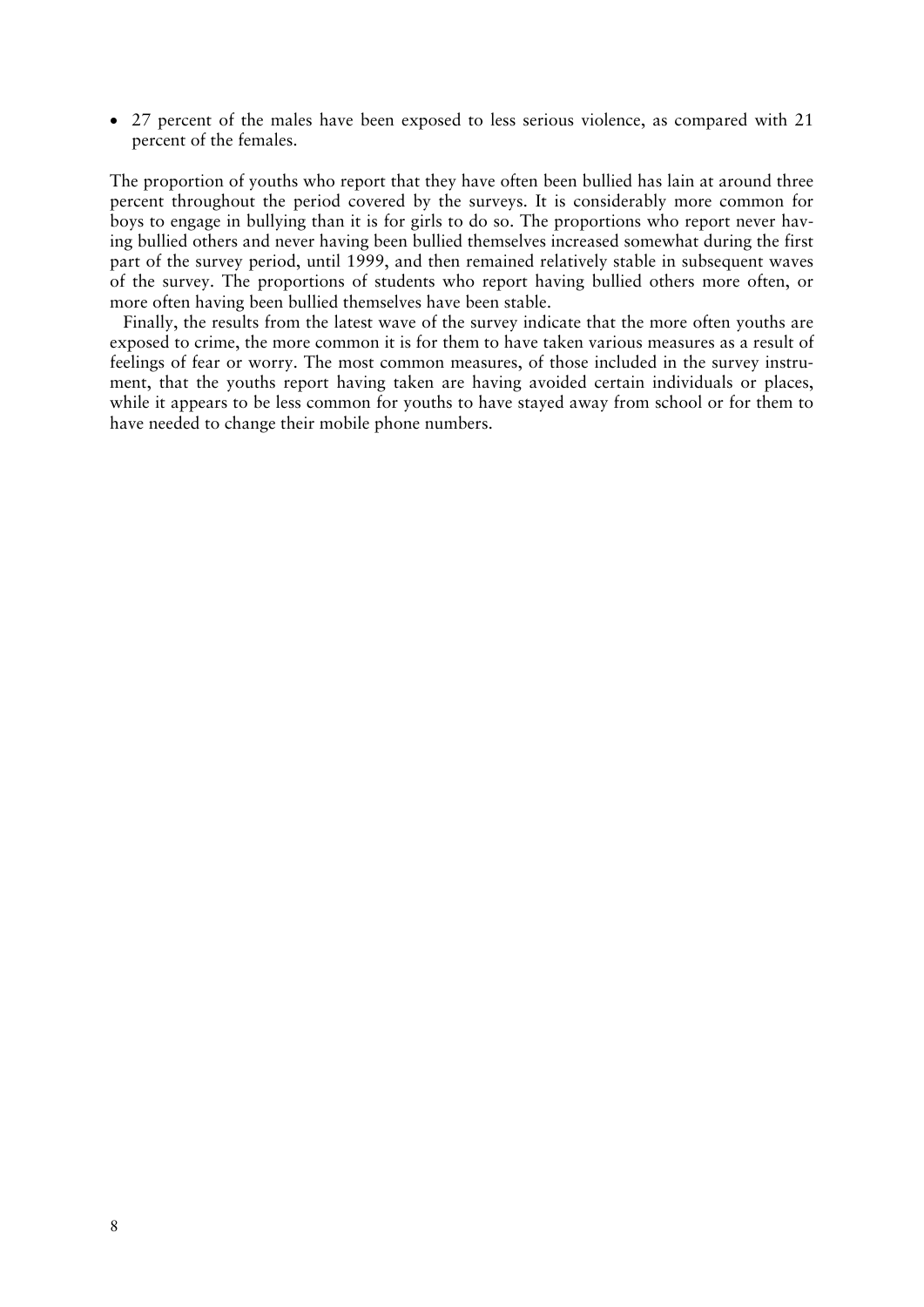## References

Brottsförebyggande rådet (2007). *Ungdomar och brott i Sveriges län 1995–2005*. Brå-rapport 2007:30. Stockholm: Brottsförebyggande rådet.

Brottsförebyggande rådet (2007). *Youth and crime in the Swedish counties 1995–2005*.

English summary of Brå report No 2007:30. Stockholm: Brottsförebyggande rådet.

Salmi, V. (2009). *Self-reported juvenile delinquency in Finland 1995–2008*. English Summary. Research Report No. 246. Helsinki: National Research Institute of Legal Policy.

Balvig F. (2006). *Den ungdom. Om den stadigt mere omsiggribende lovlydighed blandt unge i Danmark.* Glostrup: Det Kriminalpræventive Råd.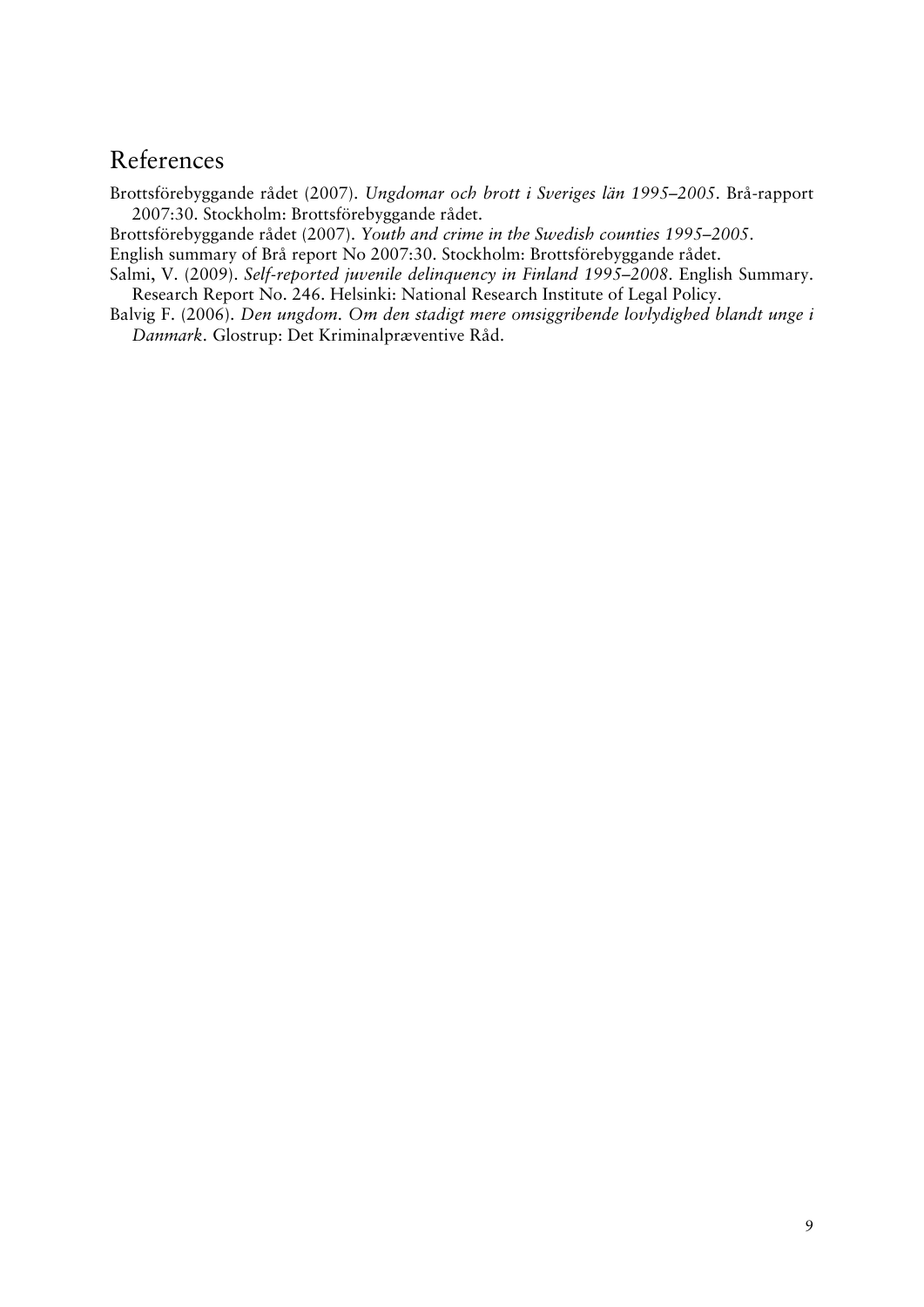# Tables

**Table 1. Proportion of youths reporting that they have engaged in different types of offence and other problem behaviours (last 12 months). Percent.** 

|                                |      |      |         | Year |      |      |      |
|--------------------------------|------|------|---------|------|------|------|------|
|                                | 1995 | 1997 | 1999    | 2001 | 2003 | 2005 | 2008 |
| Theft from school              | 39.4 | 34.0 | 30.6    | 28.0 | 29.0 | 26.3 | 28.5 |
| Theft from shop                | 37.0 | 35.2 | 30.7    | 24.8 | 24.4 | 21.6 | 24.1 |
| Theft from own home            | 24.6 | 20.7 | 20.9    | 19.4 | 21.5 | 20.6 | 23.7 |
| Other theft                    | 21.2 | 19.1 | 18.2    | 16.1 | 16.3 | 15.0 | 15.3 |
| Deceived to obtain money       | 20.0 | 18.6 | 20.0    | 18.2 | 17.0 | 16.0 | 15.3 |
| Bought something stolen        | 18.8 | 19.2 | 18.7    | 14.5 | 11.9 | 10.6 | 9.6  |
| <b>Bicycle theft</b>           | 13.8 | 13.0 | 12.9    | 12.9 | 12.2 | 13.5 | 12.2 |
| Sold something stolen          | 11.3 | 11.0 | 10.5    | 8.3  | 7.0  | 6.2  | 6.1  |
| <b>Burglary</b>                | 14.2 | 10.3 | 9.9     | 8.9  | 9.0  | 8.2  | 8.8  |
| Pick-pocketing                 | 8.8  | 7.7  | 8.2     | 6.7  | 6.9  | 6.0  | 7.0  |
| Theft from vending machine     | 7.5  | 4.8  | 5.3     | 3.3  | 3.0  | 3.3  | 3.0  |
| Theft from car                 | 5.9  | 4.8  | 5.0     | 4.5  | 4.2  | 3.3  | 3.3  |
| Theft of moped/motorbike       | 3.3  | 2.9  | 2.6     | 2.7  | 1.9  | 1.7  | 1.7  |
| Car theft                      | 2.7  | 2.6  | $2.2\,$ | 2.2  | 1.9  | 1.5  | 1.2  |
| All theft offences             | 66.2 | 61.5 | 58.8    | 55.0 | 55.1 | 52.4 | 54.3 |
| Excl. theft from school, home, |      |      |         |      |      |      |      |
| deceived to obtain money       | 52.3 | 49.4 | 45.8    | 40.9 | 39.5 | 37.1 | 39.2 |
| Carried a knife                | 15.6 | 12.3 | 14.5    | 14.3 | 14.2 | 11.1 | 10.4 |
| Hit someone (non family        |      |      |         |      |      |      |      |
| member)                        | 7.9  | 5.9  | 7.0     | 6.3  | 6.3  | 5.8  | 6.2  |
| Threats to obtain valuables    | 3.3  | 3.0  | 3.8     | 2.6  | 2.5  | 2.1  | 1.8  |
| Injured with a weapon          | 2.4  | 2.0  | 2.3     | 2.0  | 1.9  | 1.8  | 1.6  |
| Hit family member              | 2.3  | 1.7  | 2.6     | 1.8  | 2.0  | 2.1  | 1.9  |
| Bag snatching                  | 2.0  | 1.5  | 1.7     | 1.2  | 1.1  | 1.3  | 1.1  |
| <b>All violent offences</b>    | 20.9 | 16.9 | 19.1    | 18.3 | 18.5 | 15.4 | 15.0 |
| All violent offences excluding |      |      |         |      |      |      |      |
| carrying of knives             | 11.4 | 8.8  | 10.8    | 9.4  | 9.7  | 8.6  | 8.9  |
| Vandalism                      | 31.6 | 26.7 | 24.9    | 24.0 | 22.9 | 21.9 | 22.2 |
| Non-mural graffiti             | 31.7 | 26.9 | 25.3    | 24.1 | 20.8 | 18.1 | 20.5 |
| Arson                          | 6.0  | 5.2  | 5.8     | 5.4  | 5.4  | 4.9  | 4.6  |
| Mural graffiti                 |      | 4.7  | 4.5     | 5.0  | 4.4  | 3.8  | 4.0  |
| All criminal damage            | 45.6 | 39.8 | 36.8    | 35.5 | 32.9 | 30.7 | 32.3 |
| Smoked hash/marijuana          | 7.4  | 7.5  | 8.2     | 7.5  | 7.4  | 5.3  | 6.3  |
| Used other drugs               | 2.6  | 2.9  | 2.8     | 2.8  | 2.9  | 2.5  | 2.7  |
| Sold hash/marijuana            | 2.1  | 2.5  | 2.3     | 2.0  | 2.1  | 1.8  | 1.6  |
| Sold other drugs               | 1.2  | 1.4  | 1.4     | 1.2  | 1.2  | 1.3  | 1.3  |
| All drug offences              | 8.2  | 8.5  | 9.3     | 8.5  | 8.4  | 6.6  | 7.6  |
| Fare-dodging                   | 41.8 | 39.1 | 43.6    | 42.3 | 46.3 | 42.0 | 42.6 |
| Driving without a license      | 32.8 | 30.1 | 31.1    | 29.0 | 29.2 | 32.0 | 30.1 |
| Used false ID-card             | 7.0  | 6.4  | 6.2     | 5.4  | 4.3  | 4.8  | 3.5  |
| All other offences             | 57.7 | 55.1 | 58.5    | 56.1 | 59.4 | 57.0 | 55.5 |
| Smoking                        | 18.0 | 14.8 | 16.8    | 13.8 | 12.4 | 9.4  | 12.7 |
| Using snuff                    | 7.9  | 6.9  | 8.8     | 9.0  | 8.7  | 8.0  | 5.1  |
| Smoking or using snuff         | 23.3 | 19.3 | 22.7    | 20.5 | 18.6 | 14.3 | 15.5 |
| Alcohol intoxication           | 64.5 | 64.2 | 65.1    | 61.8 | 57.2 | 52.6 | 52.8 |
| Solvent abuse                  | 9.1  | 7.3  | 7.7     | 6.8  | 7.2  | 5.5  | 5.7  |
| Truancy                        | 43.6 | 43.4 | 41.1    | 38.9 | 37.1 | 36.0 | 39.3 |
| <b>All Problem behaviours</b>  | 72.7 | 72.9 | 72.2    | 69.9 | 66.0 | 62.8 | 64.3 |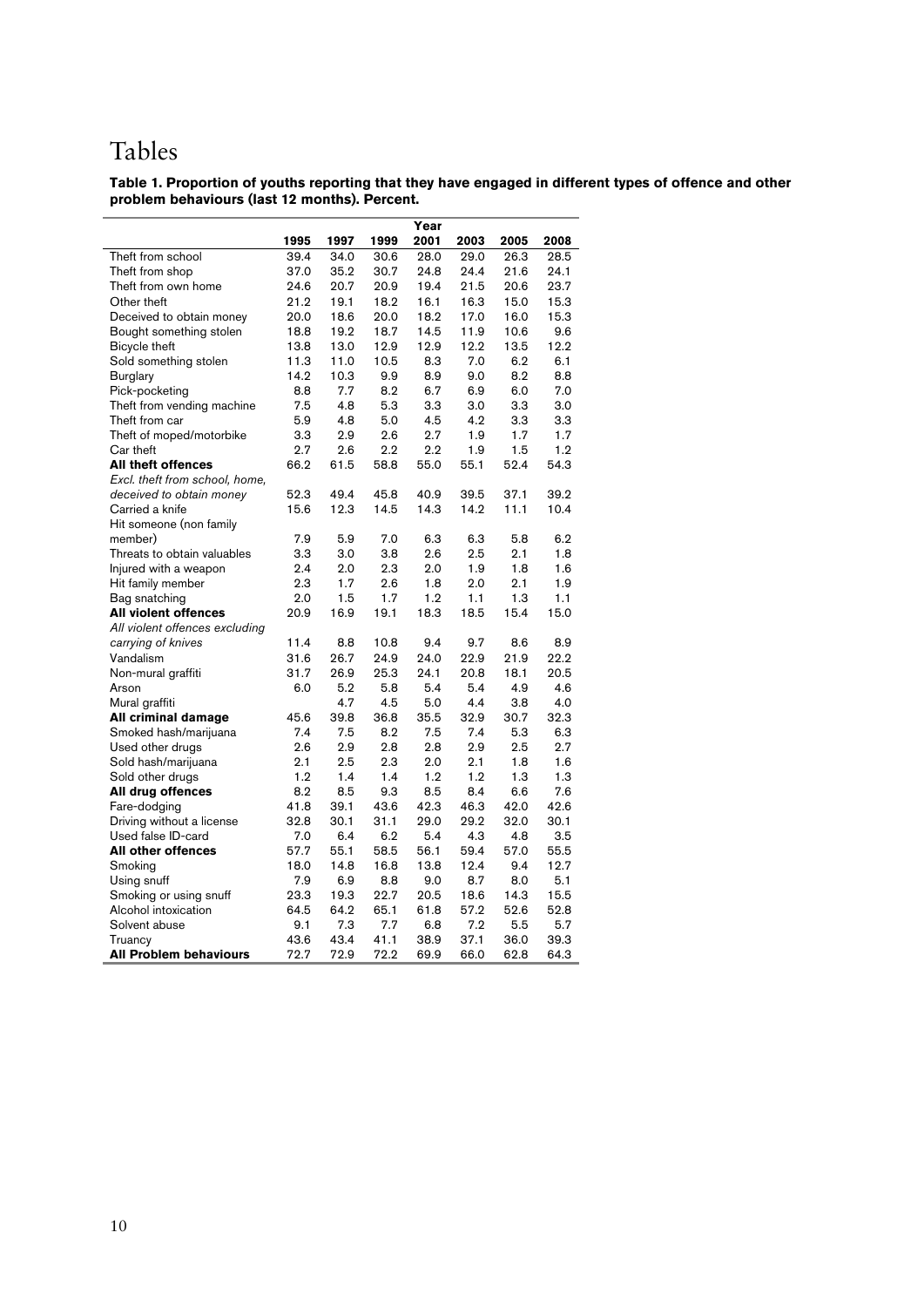| Year                                           |              |              |              |      |              |              |      |  |
|------------------------------------------------|--------------|--------------|--------------|------|--------------|--------------|------|--|
|                                                | 1995         | 1997         | 1999         | 2001 | 2003         | 2005         | 2008 |  |
| Theft from school                              | 45.8         | 39.6         | 35.9         | 33.3 | 34.6         | 32.4         | 32.4 |  |
| Theft from shop                                | 40.6         | 36.7         | 34.2         | 26.9 | 26.8         | 23.1         | 26.1 |  |
| Theft from own home                            | 24.8         | 20.2         | 20.5         | 17.9 | 20.8         | 19.6         | 22.1 |  |
| Other theft                                    | 25.9         | 24.0         | 22.7         | 19.4 | 19.1         | 17.5         | 16.9 |  |
| Deceived to obtain money                       | 25.4         | 23.2         | 24.6         | 22.3 | 21.2         | 20.0         | 18.7 |  |
| Bought something stolen                        | 28.2         | 27.3         | 27.6         | 21.4 | 17.6         | 14.7         | 13.0 |  |
| Bicycle theft                                  | 19.8         | 18.2         | 18.9         | 18.4 | 16.7         | 18.2         | 16.2 |  |
| Sold something stolen                          | 17.3         | 17.1         | 16.7         | 13.5 | 11.0         | 9.5          | 9.7  |  |
| <b>Burglary</b>                                | 20.8         | 15.0         | 15.0         | 13.2 | 12.7         | 11.1         | 11.4 |  |
| Pick-pocketing                                 | 10.9         | 9.5          | 9.6          | 7.8  | 7.5          | 6.9          | 8.3  |  |
| Theft from vending machine                     | 10.4         | 7.1          | 7.4          | 5.0  | 4.0          | 4.6          | 4.2  |  |
| Theft from car                                 | 9.9          | 7.4          | 8.3          | 7.1  | 6.3          | 4.6          | 4.6  |  |
| Theft of moped/motorbike                       | 5.8          | 5.0          | 4.7          | 4.8  | 3.1          | 2.9          | 2.6  |  |
| Car theft                                      | 4.5          | 4.4          | 3.7          | 3.8  | 3.2          | 2.3          | 2.0  |  |
| <b>All theft offences</b>                      | 73.0         | 67.1         | 65.5         | 60.7 | 61.6         | 58.1         | 58.0 |  |
| Excl. theft from school, home,                 |              |              |              |      |              |              |      |  |
| deceived to obtain money                       | 60.2         | 55.9         | 53.1         | 47.5 | 45.9         | 42.1         | 43.5 |  |
| Carried a knife                                | 22.6         | 17.1         | 21.7         | 21.6 | 20.9         | 16.1         | 15.0 |  |
| Hit someone (non family                        |              |              |              |      |              |              |      |  |
| member)                                        | 11.8         | 8.8          | 11.0         | 9.7  | 9.1          | 8.8          | 8.9  |  |
| Threats to obtain valuables                    | 5.4          | 4.7          | 6.0          | 4.2  | 3.9          | 3.0          | 2.9  |  |
| Injured with a weapon                          | 3.6          | 3.0          | 3.5          | 3.1  | 2.5          | 2.8          | 2.4  |  |
| Hit family member                              | 2.7          | 2.0          | 3.4          | 2.2  | 2.2          | 2.6          | 2.0  |  |
| Bag snatching                                  | 3.2          | 2.1          | 2.7          | 1.9  | 1.8          | 1.7          | 1.6  |  |
| <b>All violent offences</b>                    | 29.8         | 23.5         | 27.9         | 27.2 | 26.2         | 21.6         | 20.8 |  |
| All violent offences excluding                 |              |              |              |      |              |              |      |  |
| carrying of knives                             | 16.4         | 12.8         | 16.1         | 14.1 | 13.6         | 12.1         | 12.5 |  |
| Vandalism                                      | 44.5         | 37.9         | 36.4         | 34.2 | 32.7         | 30.2         | 29.4 |  |
| Non-mural graffiti                             | 31.4         | 28.1         | 26.5         | 26.6 | 21.7         | 19.8         | 21.2 |  |
| Arson                                          | 9.4          | 7.5          | 9.2          | 8.5  | 7.8          | 7.4          | 6.0  |  |
| Mural graffiti                                 |              | 7.7          | 7.5          | 8.5  | 7.0          | 5.8          | 5.9  |  |
| All criminal damage                            | 53.1         | 47.5         | 44.0         | 43.9 | 40.1         | 37.7         | 37.7 |  |
| Smoked hash/marijuana                          | 7.9          | 8.7          | 9.4          | 8.3  | 7.8          | 5.8          | 6.7  |  |
| Used other drugs                               | 2.9          | 3.1          | 3.4          | 3.0  | 2.9          | 2.4          | 2.6  |  |
| Sold hash/marijuana                            | 3.0          | 3.4          | 3.4          | 2.8  | 2.3          | 2.4          | 2.4  |  |
| Sold other drugs                               | 1.8          | 1.9          | 2.3          | 1.7  | 1.5          | 1.7          | 1.6  |  |
| All drug offences                              | 9.1          | 9.6          | 10.8         | 9.2  | 8.7          | 7.1          | 7.9  |  |
| Fare-dodging                                   | 42.8         | 39.4         | 43.7         | 43.0 | 47.5         | 42.5         | 41.4 |  |
| Driving without a license                      | 45.8         | 42.1         | 42.9         | 38.3 | 40.0         | 40.3         | 37.2 |  |
| Used false ID-card                             | 8.0          | 7.4          | 7.2          | 6.3  | 4.9          | 5.1          | 4.1  |  |
| <b>All other offences</b>                      | 64.6         | 61.4         | 63.4         | 60.6 | 65.1         | 60.4         | 57.5 |  |
| Smoking                                        | 14.3         | 12.7         | 13.5         | 9.7  | 7.7          | 6.1          | 10.5 |  |
|                                                | 14.6         | 12.4         | 16.4         | 16.3 | 15.4         | 12.5         | 8.8  |  |
| Using snuff                                    |              |              |              | 22.5 |              |              | 15.6 |  |
| Smoking or using snuff<br>Alcohol intoxication | 24.3<br>64.3 | 21.1<br>62.5 | 25.0<br>64.4 | 60.1 | 19.6<br>55.8 | 14.9<br>50.6 | 48.9 |  |
| Solvent abuse                                  | 9.5          | 7.4          | 8.2          | 7.7  | 7.5          | 6.2          | 6.2  |  |
|                                                |              |              |              |      |              |              |      |  |
| Truancy                                        | 40.3         | 39.7         | 38.8         | 36.2 | 34.4         | 33.1         | 35.7 |  |
| <b>All Problem behaviours</b>                  | 72.1         | 70.6         | 71.4         | 68.4 | 64.5         | 60.8         | 61.2 |  |

**Table 2. Proportion of males reporting that they have engaged in different types of offence and other problem behaviours (last 12 months). Percent.**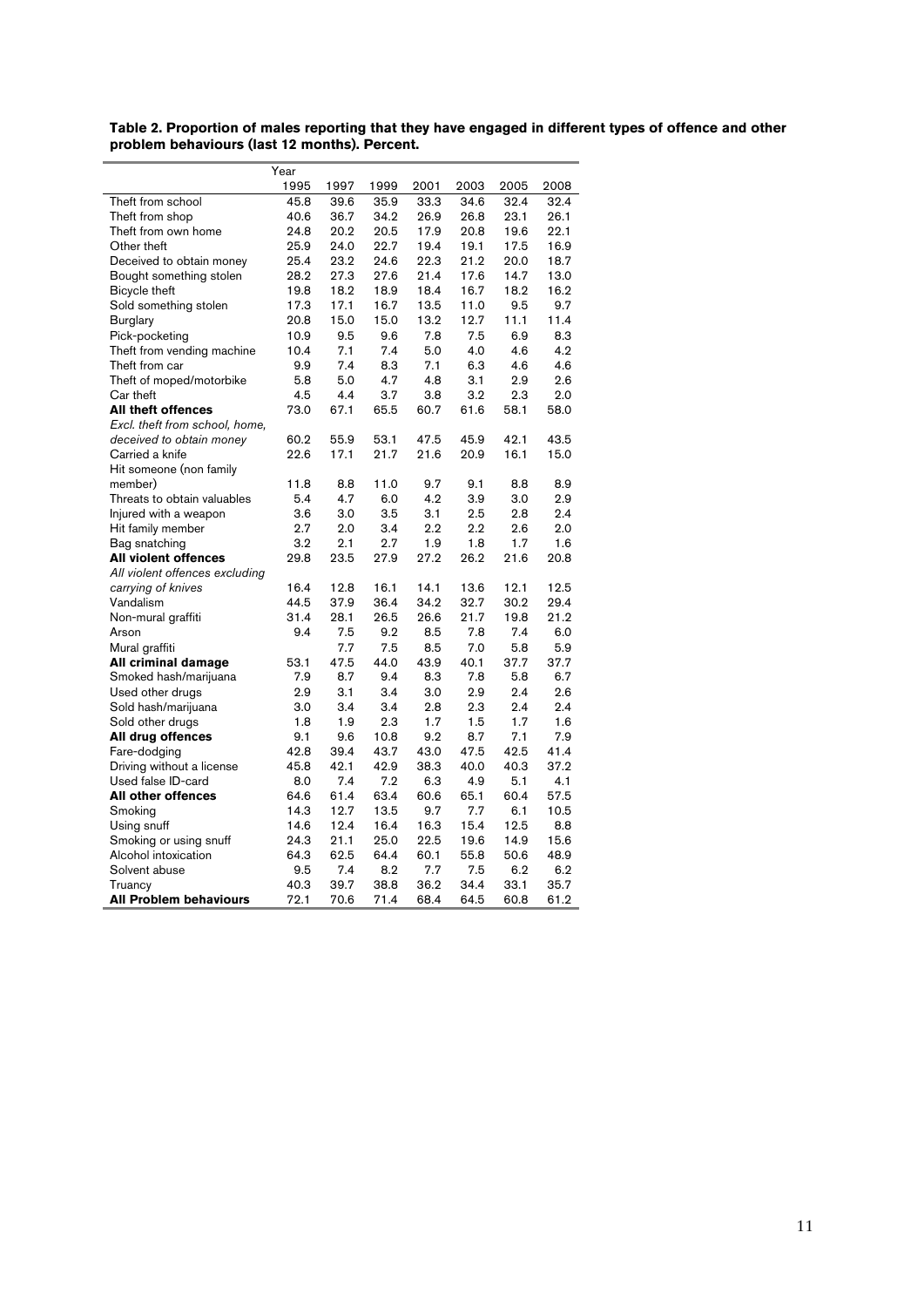| Table 3. Proportion of females reporting that they have engaged in different types of offence and other |  |
|---------------------------------------------------------------------------------------------------------|--|
| problem behaviours (last 12 months). Percent.                                                           |  |

|                                       | 1995 | 1997 | 1999 | Year<br>2001 | 2003 | 2005 | 2008 |
|---------------------------------------|------|------|------|--------------|------|------|------|
| Theft from school                     | 32.5 | 28.1 | 25.2 | 22.6         | 23.5 | 19.7 | 24.4 |
| Theft from shop                       | 33.2 | 33.5 | 27.3 | 22.7         | 22.0 | 19.9 | 22.0 |
| Theft from own home                   | 24.5 | 21.1 | 21.3 | 20.9         | 22.1 | 21.7 | 25.3 |
| Other theft                           | 16.2 | 13.7 | 13.8 | 12.7         | 13.5 | 12.2 | 13.7 |
| Deceived to obtain money              | 14.2 | 13.5 | 15.4 | 14.0         | 12.8 | 11.8 | 11.8 |
| Bought something stolen               | 8.9  | 10.5 | 9.7  | 7.5          | 6.3  | 6.1  | 6.1  |
| Bicycle theft                         | 7.4  | 7.4  | 6.8  | 7.2          | 7.8  | 8.4  | 8.1  |
| Sold something stolen                 | 5.0  | 4.4  | 4.3  | 2.9          | 3.0  | 2.5  | 2.5  |
| <b>Burglary</b>                       | 7.3  | 5.1  | 4.6  | 4.4          | 5.3  | 5.0  | 6.0  |
| Pick-pocketing                        | 6.5  | 5.7  | 6.9  | 5.6          | 6.3  | 5.0  | 5.7  |
| Theft from vending machine            | 4.3  | 2.4  | 3.1  | 1.5          | 2.0  | 1.9  | 1.9  |
| Theft from car                        | 1.6  | 1.9  | 1.6  | 1.7          | 2.1  | 1.9  | 1.9  |
|                                       | 0.6  | 0.6  | 0.6  | 0.5          | 0.7  | 0.5  | 0.7  |
| Theft of moped/motorbike<br>Car theft | 0.7  | 0.7  | 0.7  | 0.6          |      | 0.7  | 0.4  |
|                                       |      |      |      |              | 0.6  |      |      |
| <b>All theft offences</b>             | 58.9 | 55.5 | 52.1 | 49.0         | 48.6 | 46.3 | 50.4 |
| Excl. theft from school, home,        |      |      |      |              |      |      |      |
| deceived to obtain money              | 44.1 | 42.4 | 38.3 | 34.0         | 33.1 | 31.8 | 34.8 |
| Carried a knife                       | 8.3  | 7.1  | 7.3  | 6.6          | 7.6  | 5.7  | 5.8  |
| Hit someone (non family               |      |      |      |              |      |      |      |
| member)                               | 3.8  | 2.7  | 2.9  | 2.7          | 3.5  | 2.5  | 3.4  |
| Threats to obtain valuables           | 1.1  | 1.2  | 1.5  | 1.0          | 1.2  | 1.1  | 0.8  |
| Injured with a weapon                 | 1.1  | 1.0  | 1.1  | 1.0          | 1.2  | 0.6  | 0.8  |
| Hit family member                     | 2.0  | 1.3  | 1.9  | 1.4          | 1.8  | 1.5  | 1.9  |
| Bag snatching                         | 0.6  | 0.9  | 0.7  | 0.6          | 0.4  | 0.8  | 0.5  |
| <b>All violent offences</b>           | 11.4 | 9.7  | 10.3 | 9.0          | 10.8 | 8.7  | 9.0  |
| All violent offences excluding        |      |      |      |              |      |      |      |
| carrying of knives                    | 6.0  | 4.6  | 5.5  | 4.5          | 5.8  | 4.9  | 5.1  |
| Vandalism                             | 18.1 | 14.6 | 13.4 | 13.4         | 13.2 | 13.0 | 14.8 |
| Non-mural graffiti                    | 32.0 | 25.5 | 24.1 | 21.6         | 19.9 | 16.3 | 19.9 |
| Arson                                 | 2.5  | 2.8  | 2.4  | 2.1          | 3.1  | 2.1  | 3.1  |
| Mural graffiti                        |      | 1.6  | 1.5  | 1.5          | 1.8  | 1.6  | 2.1  |
| All criminal damage                   | 37.7 | 31.4 | 29.4 | 26.8         | 25.9 | 23.1 | 26.8 |
| Smoked hash/marijuana                 | 6.8  | 6.3  | 7.0  | 6.7          | 7.0  | 4.7  | 6.0  |
| Used other drugs                      | 2.3  | 2.7  | 2.2  | 2.6          | 2.9  | 2.5  | 2.8  |
| Sold hash/marijuana                   | 1.1  | 1.4  | 1.1  | 1.1          | 1.8  | 1.1  | 0.8  |
| Sold other drugs                      | 0.5  | 1.0  | 0.5  | 0.7          | 0.9  | 1.0  | 0.9  |
| All drug offences                     | 7.3  | 7.2  | 7.7  | 7.8          | 8.1  | 6.0  | 7.3  |
| Fare-dodging                          | 40.6 | 38.7 | 43.5 | 41.6         | 45.2 | 41.5 | 43.9 |
| Driving without a license             | 19.2 | 17.1 | 19.2 | 19.3         | 18.5 | 23.1 | 22.9 |
| Used false ID-card                    | 5.9  | 5.3  | 5.1  | 4.5          | 3.8  | 4.5  | 2.9  |
| <b>All other offences</b>             | 50.3 | 48.2 | 53.5 | 51.6         | 53.7 | 53.4 | 53.4 |
| Smoking                               | 21.8 | 17.0 | 20.1 | 18.1         | 17.0 | 12.6 | 14.9 |
| Using snuff                           | 0.9  | 1.0  | 1.1  | 1.4          | 2.2  | 2.8  | 1.3  |
| Smoking or using snuff                | 22.1 | 17.4 | 20.4 | 18.5         | 17.7 | 13.7 | 15.4 |
| Alcohol intoxication                  | 64.7 | 66.2 | 65.8 | 63.5         | 58.7 | 54.9 | 56.8 |
| Solvent abuse                         | 8.6  | 7.1  | 7.2  | 5.9          | 6.8  | 4.8  | 5.1  |
| Truancy                               | 47.1 | 47.5 | 43.4 | 41.7         | 39.7 | 39.0 | 43.0 |
| All Problem behaviours                | 73.4 | 75.3 | 73.1 | 71.4         | 67.4 | 65.1 | 67.6 |

**Table 4. All respondents. Categorisation of levels of criminal activity last 12 months (scale based on 24 different illegal behaviours). Percent.**

|               |      |      |      | Year |      |      |      |
|---------------|------|------|------|------|------|------|------|
|               | 1995 | 1997 | 1999 | 2001 | 2003 | 2005 | 2008 |
| n             | 5618 | 5263 | 6002 | 8201 | 6691 | 7448 | 6892 |
| Never         | 38.5 | 42.1 | 44.4 | 47.7 | 49.7 | 51.2 | 51.0 |
| 1-5 times     | 32.7 | 33.1 | 32.2 | 31.2 | 30.1 | 31.0 | 30.7 |
| $6-15$ times  | 15.2 | 13.5 | 12.3 | 11.2 | 11.0 | 9.9  | 10.9 |
| $16-35$ times | 8.1  | 7.1  | 6.7  | 6.4  | 5.9  | 5.0  | 4.8  |
| 36-75 times   | 3.9  | 2.9  | 3.0  | 2.4  | 2.3  | 2.2  | 1.9  |
| >75 times     | 1.6  | 1.2  | 1.4  | 1.1  | 0.9  | 0.8  | 0.7  |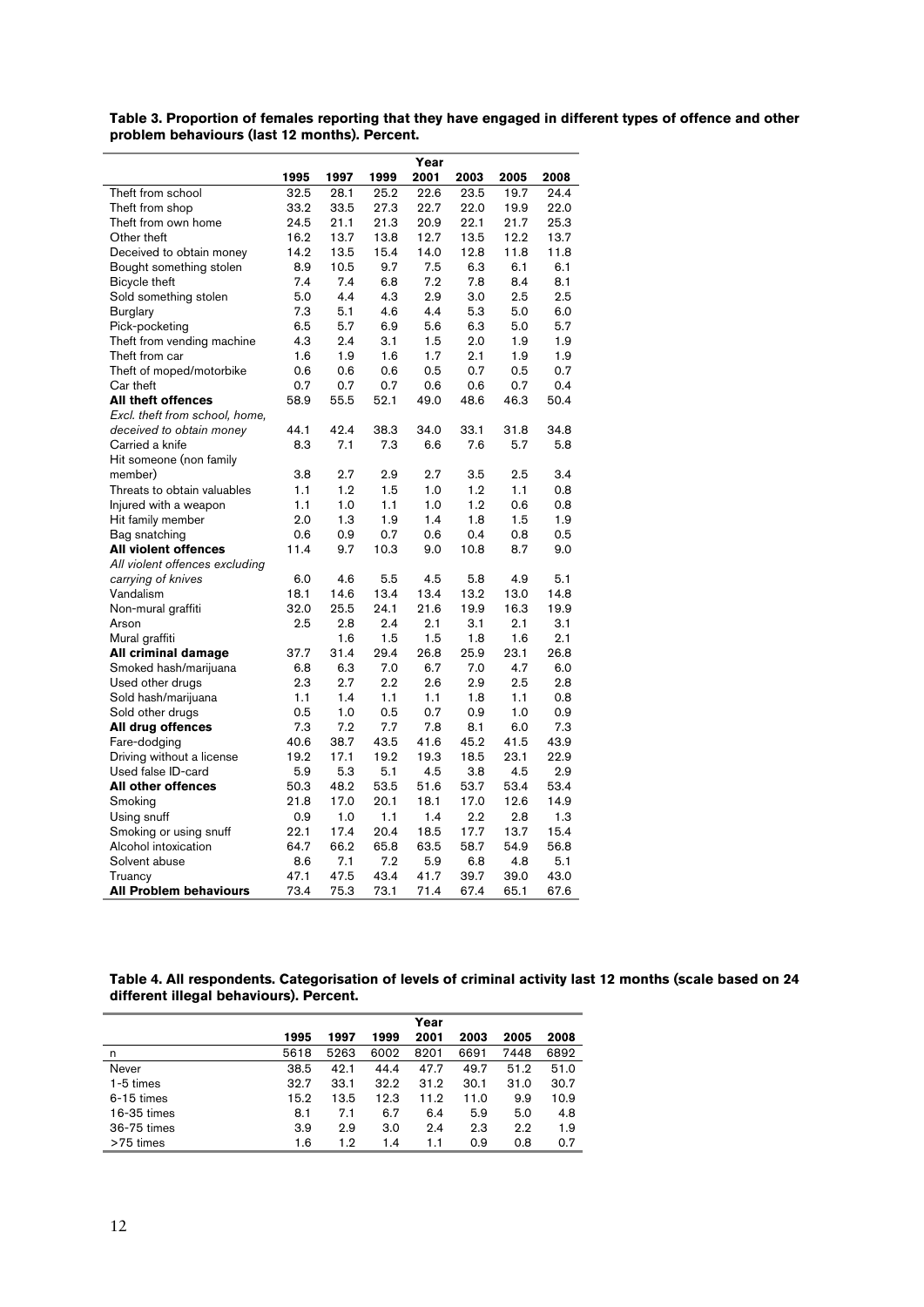| Row %<br>Gamma<br>Base n<br>Relations with parents<br>14<br>1499<br>Poor<br>Mid-range<br>3422<br>6<br>Good<br>4<br>$-0.40*$<br>1948<br>Parents' knowledge of<br>youth's leisure time<br>activities<br>1185<br>Low<br>20<br>Mid-range<br>7<br>2782<br>3<br>$-0.59*$<br>2896<br>High<br>School attachment<br>Low<br>17<br>1516<br>Mid-range<br>3805<br>5<br>3<br>High<br>$-0.54*$<br>1543<br>Grade score<br>12<br>Low<br>2098<br>Mid-range<br>6<br>2716<br>3<br>2007<br>High<br>$-0.40*$<br>Degree of<br>Low<br>1<br>1298<br>Sensation seeking<br>Mid-range<br>4<br>3833<br>1756<br>High<br>18<br>$0.69*$<br>Meets up with peers in<br>the evening<br><3 evenings/week<br>3359<br>З<br>3-4 evenings/week<br>7<br>2329<br>>4 evenings/week<br>1130<br>20<br>$0.57*$<br>Peer delinquency<br>0.4<br>1945<br>Low<br>Mid-range<br>3<br>3124<br>23<br>1747<br>High<br>$0.86*$<br>Tolerant attitudes<br>towards crime<br>1<br>4158<br>Low<br>Mid-range<br>8<br>1580<br>High<br>30<br>$0.82*$<br>994<br>25<br>1106<br>Degree of empathy<br>Low<br>Mid-range<br>1493<br>8<br>$\overline{2}$<br>High<br>$-0.73*$<br>4151<br>Attitudes to police and<br>justice system<br>Negative<br>26<br>985<br>9<br>3299<br>Neutral<br>Positive<br>3<br>$-0.64*$<br>2472<br>Perceived<br>Low<br>12<br>2472<br>risk of detection<br>Mid-range<br>5<br>3299<br>5<br>$-0.42*$<br>High<br>985<br>Alcohol consumption<br>Never<br>2<br>3237<br>(last 12 months)<br>$1-5$ times<br>1949<br>4<br>>5 times<br>21<br>$0.72*$<br>1676<br>Truancy frequency<br>Never<br>3<br>4171<br>(last 12 months)<br>$1-5$ times<br>10<br>2207 | More than 15 offences |    |         |     |  |  |  |  |
|------------------------------------------------------------------------------------------------------------------------------------------------------------------------------------------------------------------------------------------------------------------------------------------------------------------------------------------------------------------------------------------------------------------------------------------------------------------------------------------------------------------------------------------------------------------------------------------------------------------------------------------------------------------------------------------------------------------------------------------------------------------------------------------------------------------------------------------------------------------------------------------------------------------------------------------------------------------------------------------------------------------------------------------------------------------------------------------------------------------------------------------------------------------------------------------------------------------------------------------------------------------------------------------------------------------------------------------------------------------------------------------------------------------------------------------------------------------------------------------------------------------------------------------------------------------------------------------------|-----------------------|----|---------|-----|--|--|--|--|
|                                                                                                                                                                                                                                                                                                                                                                                                                                                                                                                                                                                                                                                                                                                                                                                                                                                                                                                                                                                                                                                                                                                                                                                                                                                                                                                                                                                                                                                                                                                                                                                                |                       |    |         |     |  |  |  |  |
|                                                                                                                                                                                                                                                                                                                                                                                                                                                                                                                                                                                                                                                                                                                                                                                                                                                                                                                                                                                                                                                                                                                                                                                                                                                                                                                                                                                                                                                                                                                                                                                                |                       |    |         |     |  |  |  |  |
|                                                                                                                                                                                                                                                                                                                                                                                                                                                                                                                                                                                                                                                                                                                                                                                                                                                                                                                                                                                                                                                                                                                                                                                                                                                                                                                                                                                                                                                                                                                                                                                                |                       |    |         |     |  |  |  |  |
|                                                                                                                                                                                                                                                                                                                                                                                                                                                                                                                                                                                                                                                                                                                                                                                                                                                                                                                                                                                                                                                                                                                                                                                                                                                                                                                                                                                                                                                                                                                                                                                                |                       |    |         |     |  |  |  |  |
|                                                                                                                                                                                                                                                                                                                                                                                                                                                                                                                                                                                                                                                                                                                                                                                                                                                                                                                                                                                                                                                                                                                                                                                                                                                                                                                                                                                                                                                                                                                                                                                                |                       |    |         |     |  |  |  |  |
|                                                                                                                                                                                                                                                                                                                                                                                                                                                                                                                                                                                                                                                                                                                                                                                                                                                                                                                                                                                                                                                                                                                                                                                                                                                                                                                                                                                                                                                                                                                                                                                                |                       |    |         |     |  |  |  |  |
|                                                                                                                                                                                                                                                                                                                                                                                                                                                                                                                                                                                                                                                                                                                                                                                                                                                                                                                                                                                                                                                                                                                                                                                                                                                                                                                                                                                                                                                                                                                                                                                                |                       |    |         |     |  |  |  |  |
|                                                                                                                                                                                                                                                                                                                                                                                                                                                                                                                                                                                                                                                                                                                                                                                                                                                                                                                                                                                                                                                                                                                                                                                                                                                                                                                                                                                                                                                                                                                                                                                                |                       |    |         |     |  |  |  |  |
|                                                                                                                                                                                                                                                                                                                                                                                                                                                                                                                                                                                                                                                                                                                                                                                                                                                                                                                                                                                                                                                                                                                                                                                                                                                                                                                                                                                                                                                                                                                                                                                                |                       |    |         |     |  |  |  |  |
|                                                                                                                                                                                                                                                                                                                                                                                                                                                                                                                                                                                                                                                                                                                                                                                                                                                                                                                                                                                                                                                                                                                                                                                                                                                                                                                                                                                                                                                                                                                                                                                                |                       |    |         |     |  |  |  |  |
|                                                                                                                                                                                                                                                                                                                                                                                                                                                                                                                                                                                                                                                                                                                                                                                                                                                                                                                                                                                                                                                                                                                                                                                                                                                                                                                                                                                                                                                                                                                                                                                                |                       |    |         |     |  |  |  |  |
|                                                                                                                                                                                                                                                                                                                                                                                                                                                                                                                                                                                                                                                                                                                                                                                                                                                                                                                                                                                                                                                                                                                                                                                                                                                                                                                                                                                                                                                                                                                                                                                                |                       |    |         |     |  |  |  |  |
|                                                                                                                                                                                                                                                                                                                                                                                                                                                                                                                                                                                                                                                                                                                                                                                                                                                                                                                                                                                                                                                                                                                                                                                                                                                                                                                                                                                                                                                                                                                                                                                                |                       |    |         |     |  |  |  |  |
|                                                                                                                                                                                                                                                                                                                                                                                                                                                                                                                                                                                                                                                                                                                                                                                                                                                                                                                                                                                                                                                                                                                                                                                                                                                                                                                                                                                                                                                                                                                                                                                                |                       |    |         |     |  |  |  |  |
|                                                                                                                                                                                                                                                                                                                                                                                                                                                                                                                                                                                                                                                                                                                                                                                                                                                                                                                                                                                                                                                                                                                                                                                                                                                                                                                                                                                                                                                                                                                                                                                                |                       |    |         |     |  |  |  |  |
|                                                                                                                                                                                                                                                                                                                                                                                                                                                                                                                                                                                                                                                                                                                                                                                                                                                                                                                                                                                                                                                                                                                                                                                                                                                                                                                                                                                                                                                                                                                                                                                                |                       |    |         |     |  |  |  |  |
|                                                                                                                                                                                                                                                                                                                                                                                                                                                                                                                                                                                                                                                                                                                                                                                                                                                                                                                                                                                                                                                                                                                                                                                                                                                                                                                                                                                                                                                                                                                                                                                                |                       |    |         |     |  |  |  |  |
|                                                                                                                                                                                                                                                                                                                                                                                                                                                                                                                                                                                                                                                                                                                                                                                                                                                                                                                                                                                                                                                                                                                                                                                                                                                                                                                                                                                                                                                                                                                                                                                                |                       |    |         |     |  |  |  |  |
|                                                                                                                                                                                                                                                                                                                                                                                                                                                                                                                                                                                                                                                                                                                                                                                                                                                                                                                                                                                                                                                                                                                                                                                                                                                                                                                                                                                                                                                                                                                                                                                                |                       |    |         |     |  |  |  |  |
|                                                                                                                                                                                                                                                                                                                                                                                                                                                                                                                                                                                                                                                                                                                                                                                                                                                                                                                                                                                                                                                                                                                                                                                                                                                                                                                                                                                                                                                                                                                                                                                                |                       |    |         |     |  |  |  |  |
|                                                                                                                                                                                                                                                                                                                                                                                                                                                                                                                                                                                                                                                                                                                                                                                                                                                                                                                                                                                                                                                                                                                                                                                                                                                                                                                                                                                                                                                                                                                                                                                                |                       |    |         |     |  |  |  |  |
|                                                                                                                                                                                                                                                                                                                                                                                                                                                                                                                                                                                                                                                                                                                                                                                                                                                                                                                                                                                                                                                                                                                                                                                                                                                                                                                                                                                                                                                                                                                                                                                                |                       |    |         |     |  |  |  |  |
|                                                                                                                                                                                                                                                                                                                                                                                                                                                                                                                                                                                                                                                                                                                                                                                                                                                                                                                                                                                                                                                                                                                                                                                                                                                                                                                                                                                                                                                                                                                                                                                                |                       |    |         |     |  |  |  |  |
|                                                                                                                                                                                                                                                                                                                                                                                                                                                                                                                                                                                                                                                                                                                                                                                                                                                                                                                                                                                                                                                                                                                                                                                                                                                                                                                                                                                                                                                                                                                                                                                                |                       |    |         |     |  |  |  |  |
|                                                                                                                                                                                                                                                                                                                                                                                                                                                                                                                                                                                                                                                                                                                                                                                                                                                                                                                                                                                                                                                                                                                                                                                                                                                                                                                                                                                                                                                                                                                                                                                                |                       |    |         |     |  |  |  |  |
|                                                                                                                                                                                                                                                                                                                                                                                                                                                                                                                                                                                                                                                                                                                                                                                                                                                                                                                                                                                                                                                                                                                                                                                                                                                                                                                                                                                                                                                                                                                                                                                                |                       |    |         |     |  |  |  |  |
|                                                                                                                                                                                                                                                                                                                                                                                                                                                                                                                                                                                                                                                                                                                                                                                                                                                                                                                                                                                                                                                                                                                                                                                                                                                                                                                                                                                                                                                                                                                                                                                                |                       |    |         |     |  |  |  |  |
|                                                                                                                                                                                                                                                                                                                                                                                                                                                                                                                                                                                                                                                                                                                                                                                                                                                                                                                                                                                                                                                                                                                                                                                                                                                                                                                                                                                                                                                                                                                                                                                                |                       |    |         |     |  |  |  |  |
|                                                                                                                                                                                                                                                                                                                                                                                                                                                                                                                                                                                                                                                                                                                                                                                                                                                                                                                                                                                                                                                                                                                                                                                                                                                                                                                                                                                                                                                                                                                                                                                                |                       |    |         |     |  |  |  |  |
|                                                                                                                                                                                                                                                                                                                                                                                                                                                                                                                                                                                                                                                                                                                                                                                                                                                                                                                                                                                                                                                                                                                                                                                                                                                                                                                                                                                                                                                                                                                                                                                                |                       |    |         |     |  |  |  |  |
|                                                                                                                                                                                                                                                                                                                                                                                                                                                                                                                                                                                                                                                                                                                                                                                                                                                                                                                                                                                                                                                                                                                                                                                                                                                                                                                                                                                                                                                                                                                                                                                                |                       |    |         |     |  |  |  |  |
|                                                                                                                                                                                                                                                                                                                                                                                                                                                                                                                                                                                                                                                                                                                                                                                                                                                                                                                                                                                                                                                                                                                                                                                                                                                                                                                                                                                                                                                                                                                                                                                                |                       |    |         |     |  |  |  |  |
|                                                                                                                                                                                                                                                                                                                                                                                                                                                                                                                                                                                                                                                                                                                                                                                                                                                                                                                                                                                                                                                                                                                                                                                                                                                                                                                                                                                                                                                                                                                                                                                                |                       |    |         |     |  |  |  |  |
|                                                                                                                                                                                                                                                                                                                                                                                                                                                                                                                                                                                                                                                                                                                                                                                                                                                                                                                                                                                                                                                                                                                                                                                                                                                                                                                                                                                                                                                                                                                                                                                                |                       |    |         |     |  |  |  |  |
|                                                                                                                                                                                                                                                                                                                                                                                                                                                                                                                                                                                                                                                                                                                                                                                                                                                                                                                                                                                                                                                                                                                                                                                                                                                                                                                                                                                                                                                                                                                                                                                                |                       |    |         |     |  |  |  |  |
|                                                                                                                                                                                                                                                                                                                                                                                                                                                                                                                                                                                                                                                                                                                                                                                                                                                                                                                                                                                                                                                                                                                                                                                                                                                                                                                                                                                                                                                                                                                                                                                                |                       |    |         |     |  |  |  |  |
|                                                                                                                                                                                                                                                                                                                                                                                                                                                                                                                                                                                                                                                                                                                                                                                                                                                                                                                                                                                                                                                                                                                                                                                                                                                                                                                                                                                                                                                                                                                                                                                                |                       |    |         |     |  |  |  |  |
|                                                                                                                                                                                                                                                                                                                                                                                                                                                                                                                                                                                                                                                                                                                                                                                                                                                                                                                                                                                                                                                                                                                                                                                                                                                                                                                                                                                                                                                                                                                                                                                                |                       |    |         |     |  |  |  |  |
|                                                                                                                                                                                                                                                                                                                                                                                                                                                                                                                                                                                                                                                                                                                                                                                                                                                                                                                                                                                                                                                                                                                                                                                                                                                                                                                                                                                                                                                                                                                                                                                                |                       |    |         |     |  |  |  |  |
|                                                                                                                                                                                                                                                                                                                                                                                                                                                                                                                                                                                                                                                                                                                                                                                                                                                                                                                                                                                                                                                                                                                                                                                                                                                                                                                                                                                                                                                                                                                                                                                                |                       |    |         |     |  |  |  |  |
|                                                                                                                                                                                                                                                                                                                                                                                                                                                                                                                                                                                                                                                                                                                                                                                                                                                                                                                                                                                                                                                                                                                                                                                                                                                                                                                                                                                                                                                                                                                                                                                                |                       |    |         |     |  |  |  |  |
|                                                                                                                                                                                                                                                                                                                                                                                                                                                                                                                                                                                                                                                                                                                                                                                                                                                                                                                                                                                                                                                                                                                                                                                                                                                                                                                                                                                                                                                                                                                                                                                                |                       |    |         |     |  |  |  |  |
|                                                                                                                                                                                                                                                                                                                                                                                                                                                                                                                                                                                                                                                                                                                                                                                                                                                                                                                                                                                                                                                                                                                                                                                                                                                                                                                                                                                                                                                                                                                                                                                                |                       |    |         |     |  |  |  |  |
|                                                                                                                                                                                                                                                                                                                                                                                                                                                                                                                                                                                                                                                                                                                                                                                                                                                                                                                                                                                                                                                                                                                                                                                                                                                                                                                                                                                                                                                                                                                                                                                                |                       |    |         |     |  |  |  |  |
|                                                                                                                                                                                                                                                                                                                                                                                                                                                                                                                                                                                                                                                                                                                                                                                                                                                                                                                                                                                                                                                                                                                                                                                                                                                                                                                                                                                                                                                                                                                                                                                                |                       |    |         |     |  |  |  |  |
|                                                                                                                                                                                                                                                                                                                                                                                                                                                                                                                                                                                                                                                                                                                                                                                                                                                                                                                                                                                                                                                                                                                                                                                                                                                                                                                                                                                                                                                                                                                                                                                                |                       |    |         |     |  |  |  |  |
|                                                                                                                                                                                                                                                                                                                                                                                                                                                                                                                                                                                                                                                                                                                                                                                                                                                                                                                                                                                                                                                                                                                                                                                                                                                                                                                                                                                                                                                                                                                                                                                                |                       |    |         |     |  |  |  |  |
|                                                                                                                                                                                                                                                                                                                                                                                                                                                                                                                                                                                                                                                                                                                                                                                                                                                                                                                                                                                                                                                                                                                                                                                                                                                                                                                                                                                                                                                                                                                                                                                                |                       |    |         |     |  |  |  |  |
|                                                                                                                                                                                                                                                                                                                                                                                                                                                                                                                                                                                                                                                                                                                                                                                                                                                                                                                                                                                                                                                                                                                                                                                                                                                                                                                                                                                                                                                                                                                                                                                                |                       |    |         |     |  |  |  |  |
|                                                                                                                                                                                                                                                                                                                                                                                                                                                                                                                                                                                                                                                                                                                                                                                                                                                                                                                                                                                                                                                                                                                                                                                                                                                                                                                                                                                                                                                                                                                                                                                                |                       |    |         |     |  |  |  |  |
|                                                                                                                                                                                                                                                                                                                                                                                                                                                                                                                                                                                                                                                                                                                                                                                                                                                                                                                                                                                                                                                                                                                                                                                                                                                                                                                                                                                                                                                                                                                                                                                                |                       |    |         |     |  |  |  |  |
|                                                                                                                                                                                                                                                                                                                                                                                                                                                                                                                                                                                                                                                                                                                                                                                                                                                                                                                                                                                                                                                                                                                                                                                                                                                                                                                                                                                                                                                                                                                                                                                                |                       |    |         |     |  |  |  |  |
|                                                                                                                                                                                                                                                                                                                                                                                                                                                                                                                                                                                                                                                                                                                                                                                                                                                                                                                                                                                                                                                                                                                                                                                                                                                                                                                                                                                                                                                                                                                                                                                                |                       |    |         |     |  |  |  |  |
|                                                                                                                                                                                                                                                                                                                                                                                                                                                                                                                                                                                                                                                                                                                                                                                                                                                                                                                                                                                                                                                                                                                                                                                                                                                                                                                                                                                                                                                                                                                                                                                                |                       |    |         |     |  |  |  |  |
|                                                                                                                                                                                                                                                                                                                                                                                                                                                                                                                                                                                                                                                                                                                                                                                                                                                                                                                                                                                                                                                                                                                                                                                                                                                                                                                                                                                                                                                                                                                                                                                                |                       |    |         |     |  |  |  |  |
|                                                                                                                                                                                                                                                                                                                                                                                                                                                                                                                                                                                                                                                                                                                                                                                                                                                                                                                                                                                                                                                                                                                                                                                                                                                                                                                                                                                                                                                                                                                                                                                                |                       |    |         |     |  |  |  |  |
|                                                                                                                                                                                                                                                                                                                                                                                                                                                                                                                                                                                                                                                                                                                                                                                                                                                                                                                                                                                                                                                                                                                                                                                                                                                                                                                                                                                                                                                                                                                                                                                                |                       |    |         |     |  |  |  |  |
|                                                                                                                                                                                                                                                                                                                                                                                                                                                                                                                                                                                                                                                                                                                                                                                                                                                                                                                                                                                                                                                                                                                                                                                                                                                                                                                                                                                                                                                                                                                                                                                                |                       |    |         |     |  |  |  |  |
|                                                                                                                                                                                                                                                                                                                                                                                                                                                                                                                                                                                                                                                                                                                                                                                                                                                                                                                                                                                                                                                                                                                                                                                                                                                                                                                                                                                                                                                                                                                                                                                                | >5 times              | 34 | $0.70*$ | 496 |  |  |  |  |

**Table 5. Proportion of youths who report committing more than 15 offences last 12 months (scale based on 24 different illegal behaviours) by a range of different factors. 2008 wave of survey. Percent.** 

 $*$  p<0.01